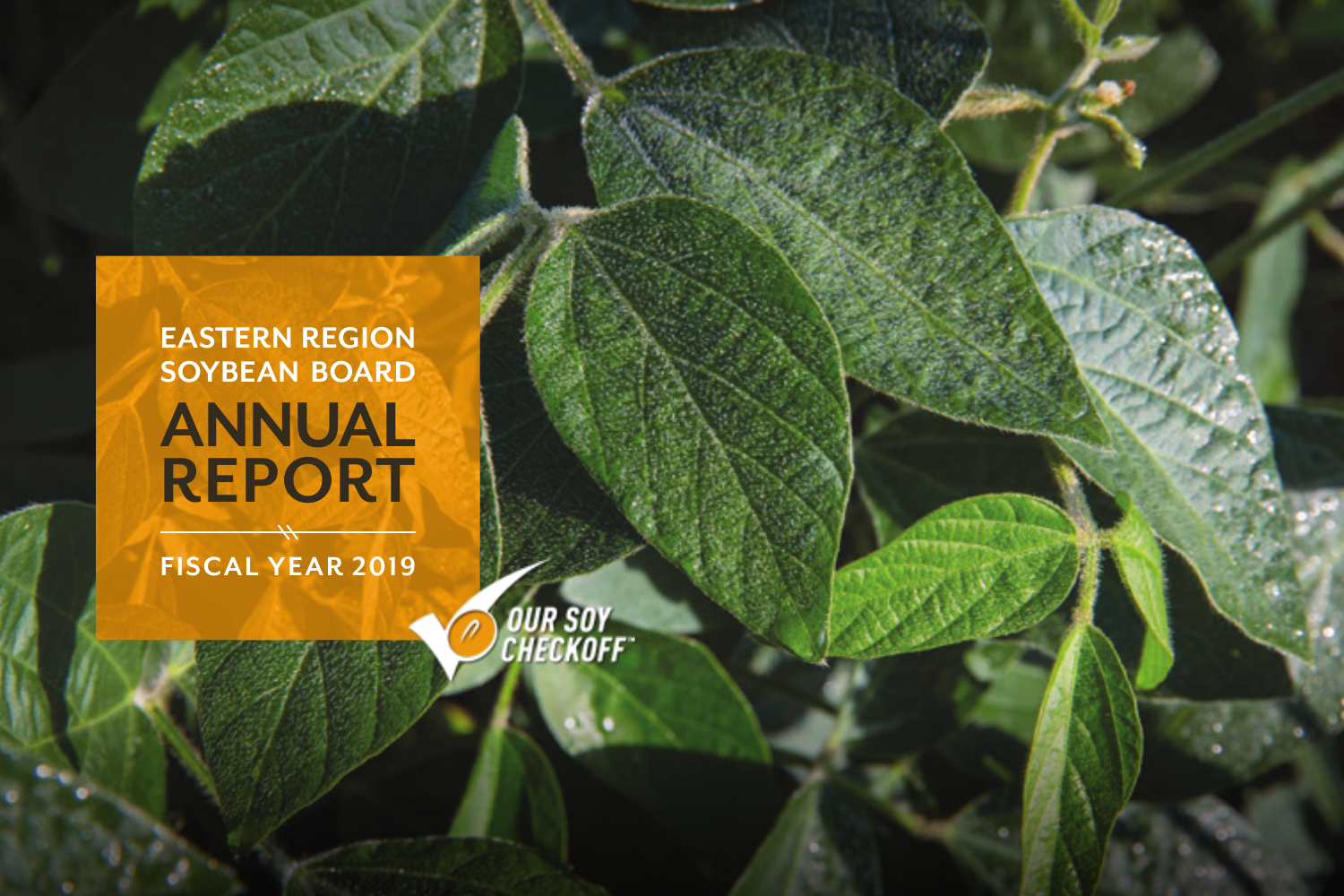# *Here's How the Soy Checkoff Works*

The national soy checkoff was created as part of the 1990 Farm Bill. The Act & Order that created the soy checkoff requires that all soybean farmers pay into the soy checkoff at the first point of purchase. These funds are then used for promotion, research and education at both the state and national level.



 Led by 73 volunteer soybean farmers, the United Soybean Board (USB) invests and leverages soy checkoff dollars to MAXIMIZE PROFIT OPPORTUNITIES for all U.S. soybean farmers.

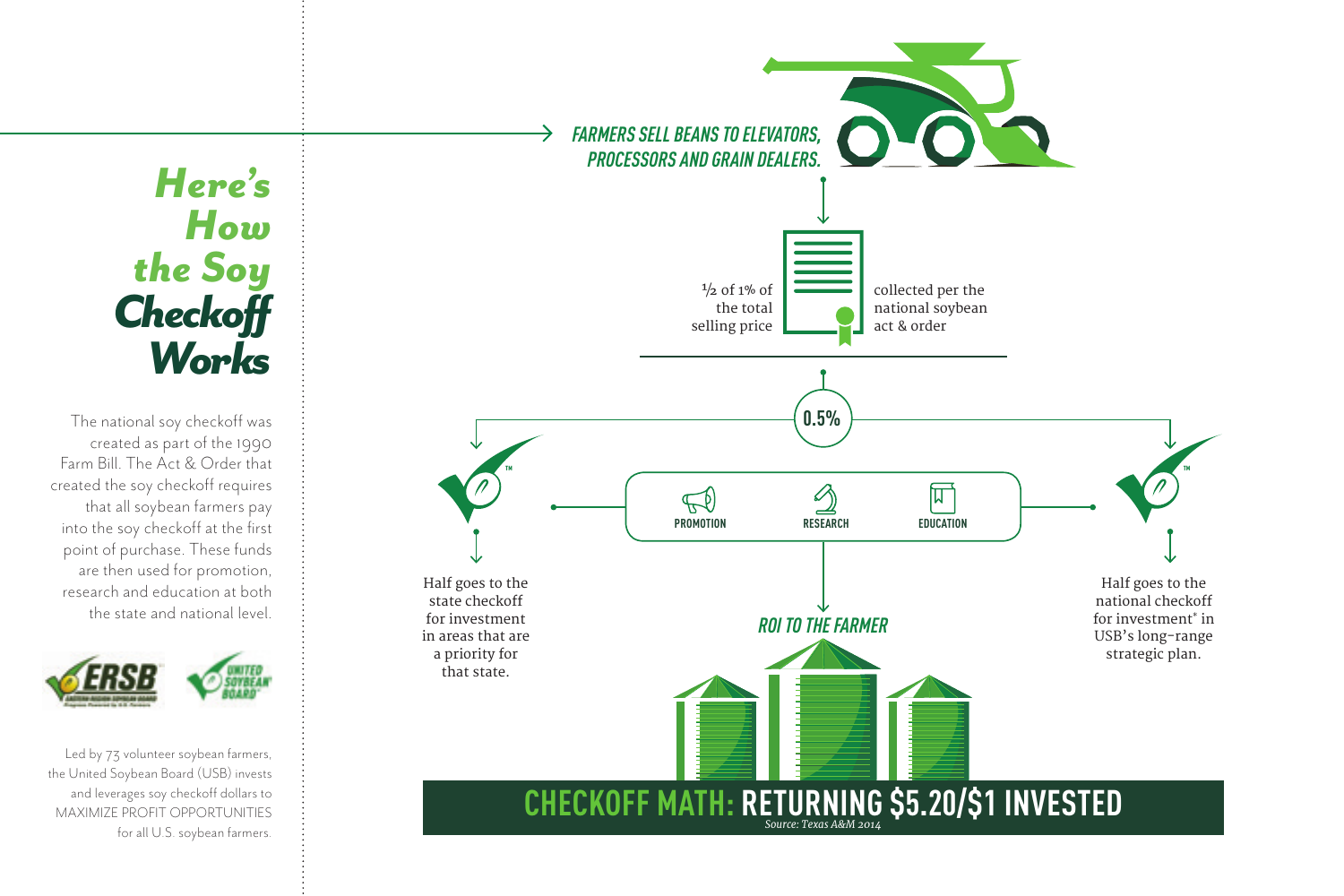### *What is the Eastern Region Soybean Board?*

The Eastern Region Soybean Board (ERSB) is the farmercontrolled Qualified State Soybean Board responsible for managing the West Virginia, Florida and New England states' share of funds received from the nationwide soybean checkoff program.

The mission of the Board is to invest checkoff resources to advance soybeans in the Eastern Region, enhance sustainability, and provide opportunities for Eastern Region soybean growers. This annual report outlines the projects and initiatives funded by the checkoff in the Eastern Region in Fiscal Year 2019.

In order to maximize funds available for projects and to reduce overhead costs, the ERSB participates in a sharedexecutive arrangement with the Pennsylvania Soybean Board.

### *CONTACT US AT:*

**Eastern Region Soybean Board 2215 Forest Hills Drive, Suite 40 Harrisburg, PA 17112**

**Jennifer Reed-Harry,**  *Executive Director*  **(717) 651-5922 jrharry@pasoybean.org**

**www.easternregionsoy.org**

# *West Virginia farmer appointed to ERSB*

The latest farmer/leader to join the Eastern Region Soybean Board (ERSB) is Nick Kercheval, Harpers Ferry, West Virginia. Kercheval will also represent Eastern Region soybean producers as one of 73 directors on the United Soybean Board.

A 1974 graduate of Shepherd College in Business Administration and Management, Kercheval has been a cash crop farmer for 45 years and grows 750 acres of corn and soybeans. He is currently a member of the Jefferson County Farmland Protection Board and has served on the Jefferson County Farm Bureau board and the Farm Service Agency board, representing northeastern Jefferson County.

> *Soy Stats West Virginia harvested 1.4 million BUSHELS*

*of soybeans valued at \$12 million in 2018.*

The ERSB is committed to leadership that reflects a diversity of perspectives. That diversity is aimed at reflecting size of operation, experience of members, methods of production and distribution, ethnicity and gender, marketing strategies, and other factors that will bring different perspectives and ideas to the table.

Individuals who are interested in being considered to serve on the Board are asked to contact Jennifer Reed-Harry, Executive Director, at (717) 651-5922 or via email at jrharry@pasoybean.org.

To be eligible to serve, nominees must grow soybeans in Florida, West Virginia or New England and participate in the checkoff.

## ANNUAL FINANCIAL REPORT

Fiscal Year 10.1.18 to 9.30.19

### CASH ASSETS:

| <b>Operating Funds</b><br>\$152,863<br><b>Emergency Preparedness Fund</b><br>\$97,066<br>Dissolution Fund<br>\$62,482<br>Less: Liabilities<br>Net Assets at 9.30.19<br>\$312,411<br><b>REVENUE:</b><br>\$52,095<br>Assessment Income<br>Less: Assessments Paid to USB & QSSB's<br>\$(24,775)<br>\$5,785<br>Other Revenue<br><b>PROGRAM EXPENSES:</b><br>Communications<br>\$(13,993)<br>Promotion & Education<br>\$(5,000)<br>\$(20,086)<br>Research<br>Administration/Audits/<br>\$(13,458)<br>Compliance/Insurance/Other<br>Increase (Decrease) in Net Assets<br>\$(19,432) |  |
|-------------------------------------------------------------------------------------------------------------------------------------------------------------------------------------------------------------------------------------------------------------------------------------------------------------------------------------------------------------------------------------------------------------------------------------------------------------------------------------------------------------------------------------------------------------------------------|--|
|                                                                                                                                                                                                                                                                                                                                                                                                                                                                                                                                                                               |  |
|                                                                                                                                                                                                                                                                                                                                                                                                                                                                                                                                                                               |  |
|                                                                                                                                                                                                                                                                                                                                                                                                                                                                                                                                                                               |  |
|                                                                                                                                                                                                                                                                                                                                                                                                                                                                                                                                                                               |  |
|                                                                                                                                                                                                                                                                                                                                                                                                                                                                                                                                                                               |  |
|                                                                                                                                                                                                                                                                                                                                                                                                                                                                                                                                                                               |  |
|                                                                                                                                                                                                                                                                                                                                                                                                                                                                                                                                                                               |  |
|                                                                                                                                                                                                                                                                                                                                                                                                                                                                                                                                                                               |  |
|                                                                                                                                                                                                                                                                                                                                                                                                                                                                                                                                                                               |  |
|                                                                                                                                                                                                                                                                                                                                                                                                                                                                                                                                                                               |  |
|                                                                                                                                                                                                                                                                                                                                                                                                                                                                                                                                                                               |  |
|                                                                                                                                                                                                                                                                                                                                                                                                                                                                                                                                                                               |  |
|                                                                                                                                                                                                                                                                                                                                                                                                                                                                                                                                                                               |  |
|                                                                                                                                                                                                                                                                                                                                                                                                                                                                                                                                                                               |  |
|                                                                                                                                                                                                                                                                                                                                                                                                                                                                                                                                                                               |  |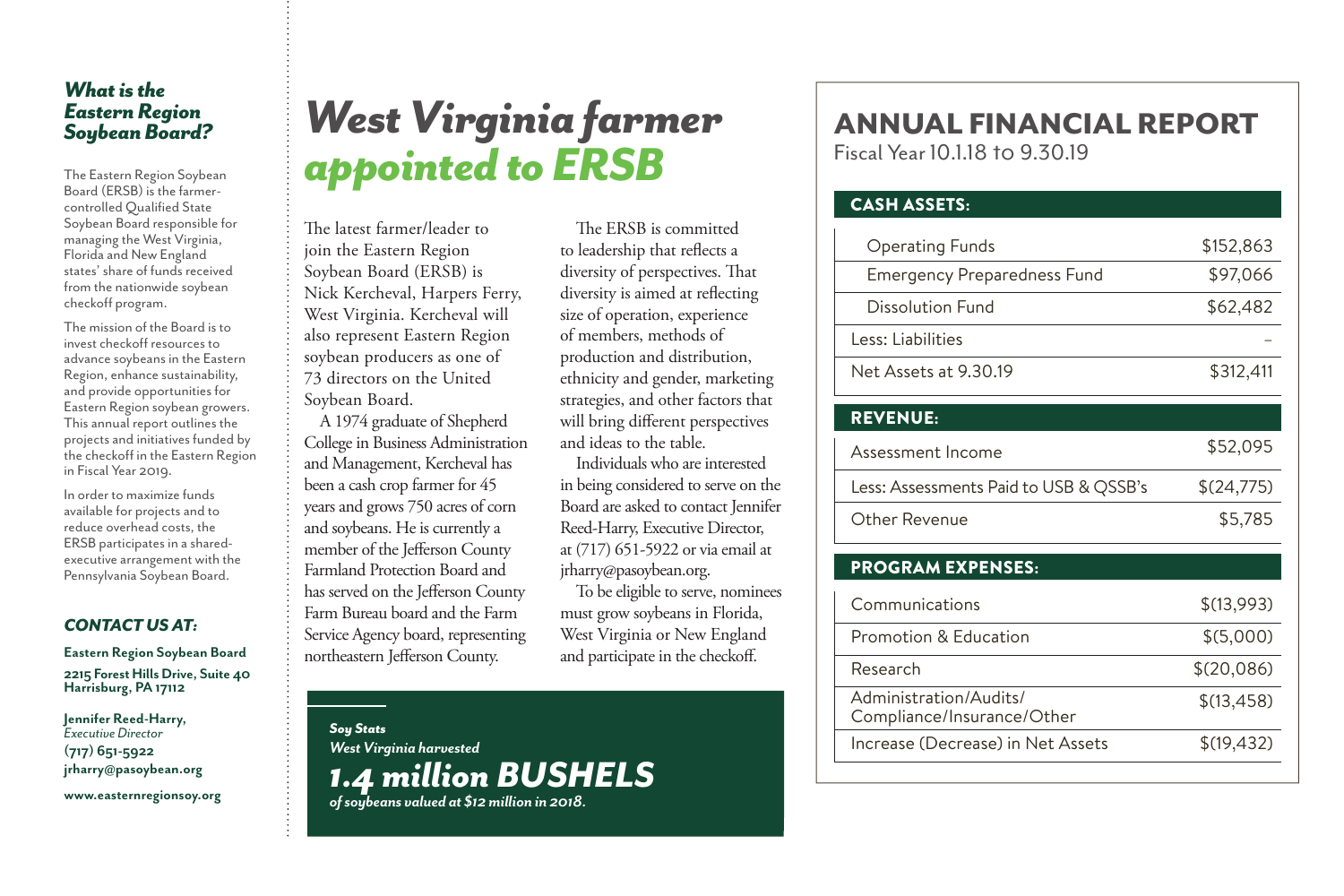

*Soy Stats*

*Florida harvested 500,000 BUSHELS of soybeans valued at \$4 million in 2018.*

### *USSEC works to createpreference for U.S. soybeans*

The Eastern Region soy checkoff helps to support the U.S. Soybean Export Council (USSEC), an organization that is working to differentiate and create preference for U.S. soy around the world. Through a global network of international offices and strong support in the U.S., they help build a preference for U.S. soybeans and soybean products, advocate for the use of soy in feed, aquaculture and human consumption, and promote the benefits of soy use through education. As the international marketing arm of the U.S. Soy Family, they represent U.S. soybean producers, processors, commodity shippers, merchandisers, allied agribusinesses and agricultural organizations.

The international market is the largest customer for U.S. soy: an average of 60 percent of the soy produced in this country is exported. Within the next 30 years, the world must feed 9 billion people, and a growing middle class will create more demand for higher value animal protein at an affordable price. As this trend continues across the globe, U.S. soy is well poised to accommodate the demand.

#### U.S. SOY ADVANTAGE

Much of the work at USSEC focuses on promoting the U.S. Soy Advantage to international customers. The foundation of the U.S. Soy Advantage is centered on quality composition and consistent supply of U.S. soy and soy products, as well as the sustainability practices of U.S. soybean farmers.

U.S. soybeans have an elite meal nutritional bundle (protein, amino acids, and energy) and superior oil functionality and performance. These attributes give U.S. soy an edge over the competition with ongoing innovation in the pipeline to ensure the U.S. remains the leader in the soy industry. And, the U.S. has an abundant supply of soy that can be reliably moved from the field to domestic end users or to the coasts for export using the best transportation infrastructure in the world.

#### SUSTAINABILITY

Demonstrating U.S. soybean farmers' sustainability performance is increasingly important to international customers who want to be assured that the products they are purchasing are sustainably grown. Currently, over 90 percent of U.S. soybeans are certified sustainable, according to the U.S. Soybean Sustainability Assurance Protocol (SSAP). The guidelines included in the SSAP set required steps for U.S. soybean farmers to continuously improve their sustainability performance. Through their commitment to continuous improvement, U.S. soybean farmers are taking care of the environment, being good citizens, and producing their crop as efficiently as possible to deliver the most sustainably grown soy in the world.

The SSAP is just one of the U.S. soy industry's key differentiators. Buyers of U.S. soy and soy products can be assured that the vast majority of farmers in America have followed guidelines for responsible farming. The constant willingness to incorporate new, environmentally friendly management strategies on U.S. farms means that others in the value chain can be confident in the value and sustainability of U.S. soybeans.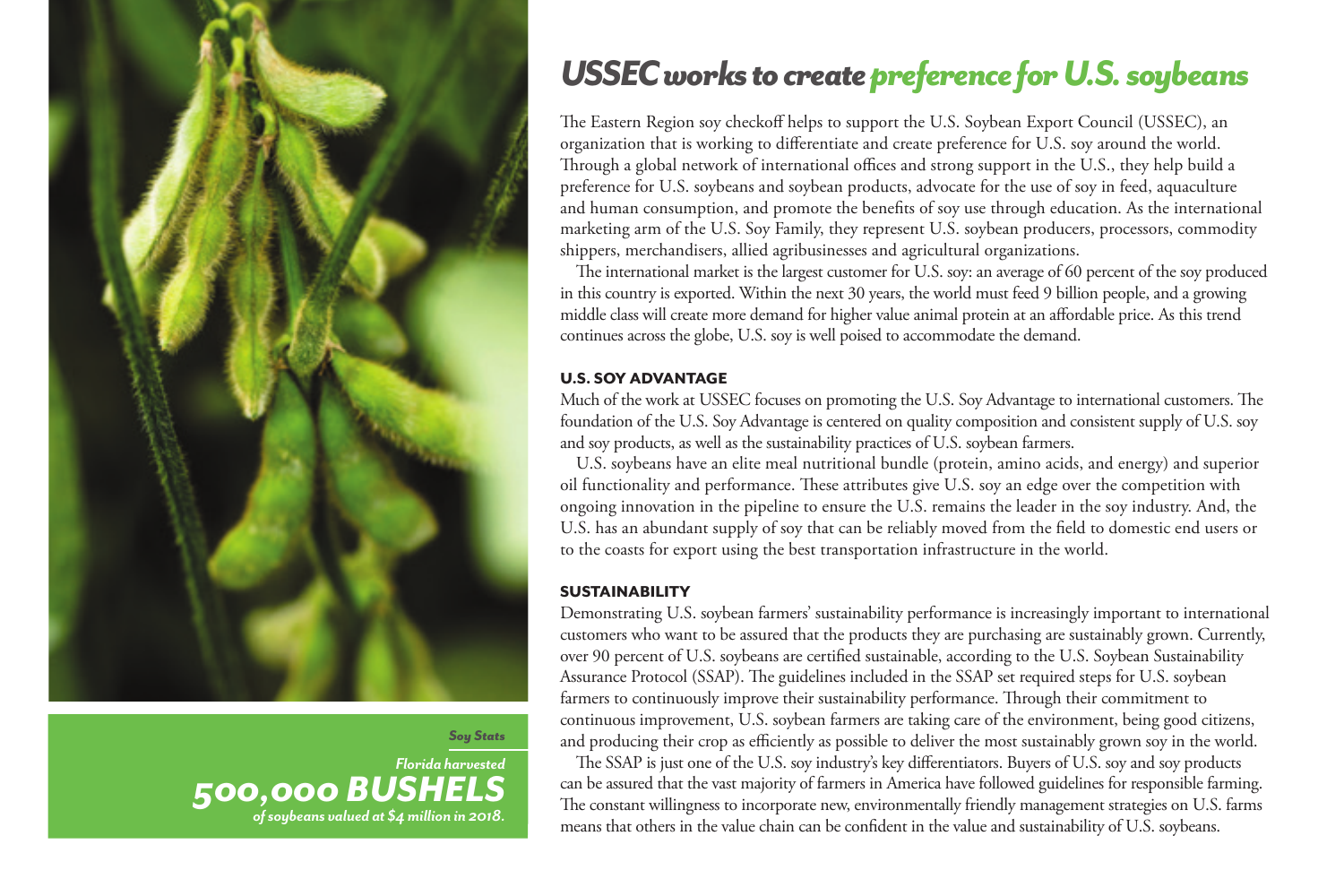### *Growing U.S. soybean demand worldwide*

*Strategic plans to mitigate export losses to China*

The U.S. Soybean Export Council (USSEC) recently initiated a new strategy. Dubbed "What it Takes," this plan seeks to grow U.S. soybean demand worldwide and mitigate export losses to China.

"USSEC looked at all the international markets for U.S. soy with incremental growth potential and put together projections for the exports needed to those markets to make up for volume losses to China," says Derek Haigwood, United

Soybean Board director and USSEC chairman. "Our team is focused on achieving these 'What it Takes' goals, so the U.S. maintains exports of approximately 60 percent of total U.S. soy production."

Part of this new strategy includes holding more than 20 seminars across the globe. These networking and educational seminars will bring together soybean buyers, sellers and industry stakeholders and provide opportunities to hear from top-level government and



industry partners within their markets.

These seminars provide current and potential customers of U.S. soy with in-depth information about the U.S. Soy Advantage, raising the awareness of the intrinsic and extrinsic values of U.S. soy, and building a preference for U.S. soy and soy products with international companies in targeted markets.

"We've had seminars in Southeast Asia, Korea and Indonesia," says Haigwood. "I was fortunate enough to represent our farmers in Vietnam and Thailand."

#### GROWTH MARKETS

Additional seminars will take place in countries where USSEC data shows significant growth, such as Egypt — a market where whole U.S. soybean exports have increased 566 percent over last year; Portugal, where those exports are up more than 157 percent; and



Pakistan, which has seen a nearly 34 percent increase.

"The short-term goal is to offset some of China's sales losses by getting more deals done," said USSEC regional director Brent Babb. "Longer term, we want to maximize the value of U.S soy in many markets where it's becoming the standard."

These seminars weave into USSEC's new international marketing strategy to diversify demand for U.S. soy exports by growing emerging markets with outsized future potential.

"We've retooled our long-term international marketing strategy,"adds

Haigwood. "We've identified key target markets and divided them into different categories: basic, expansion and mature. The revised international marketing strategy shifts more funding to invest in new markets with an increasing emphasis on growing demand."

 "USSEC is leveraging relationships in many markets to sell our soy," says Haigwood. "We do this by connecting buyers and sellers around the world. Right now, we're focused on encouraging a longer-term trading program that extends beyond the typical seasonality."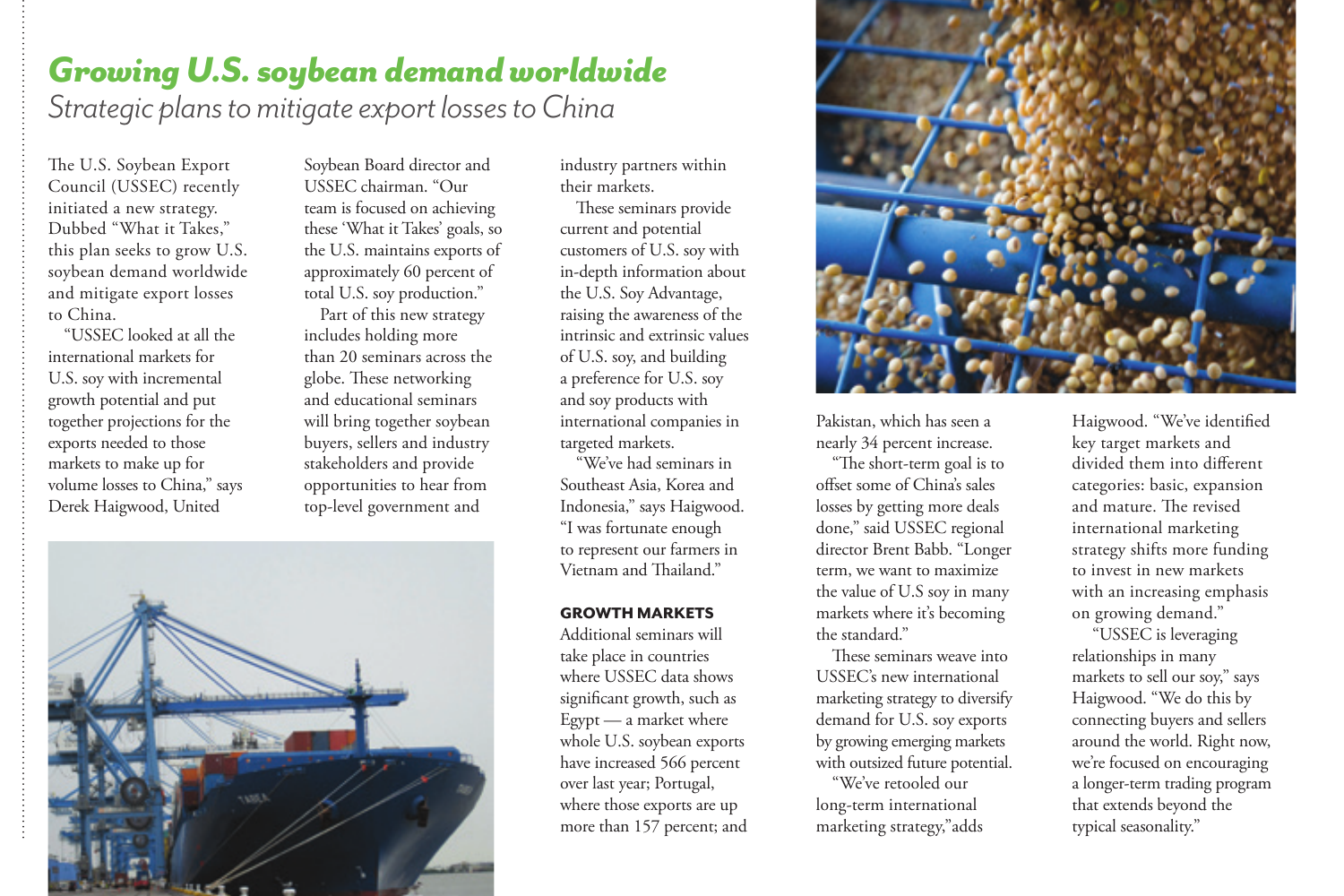### **PRODUCTION RESEARCH** *Developing Soybean Production Practices in Northern Climates University of Vermont*

Due to extended periods of low milk prices and high input costs, farmers in the Northeast are looking for ways to increase on-farm feed production and diversify their operations to increase profitability.

"Soybeans can be grown for human consumption, animal feed and biodiesel in Vermont. However, due to the relatively short growing season, soybeans have not been a crop of major focus for yield or quality research," says Dr. Heather Darby, principal researcher in a project conducted by the University of Vermont Extension and funded by the Eastern Region Soybean checkoff.

The purpose of the research trials is to develop soybean production practices that maximize yield and enhance environmental stewardship in the far northern portion of the country. The research aimed to evaluate soybean yield and

quality under conventional and organic growing conditions, when planting dates are varied, and under various tillage regimes following fall-planted cover crops.

"As more producers in the region look for additional crops to diversify their operations with, we hope to provide this type of additional management information in order to increase the number of soybean producers in the region," says Darby.

"Understanding how crops are impacted by varying planting dates can help producers make important management decisions," she adds. "With the growing concern of agriculturally

related water quality implications in Vermont waterways, farmers are now required in some instances to cover crop their annually cropped fields. However, with this increase in cover cropping there is a need to investigate potential impacts on following cash crops and best practices for establishing cover crops into and following soybeans.

 "Similarly, with the concerted effort to reduce nutrient loading in waterways due to soil erosion, farmers are becoming more interested in adopting reduced and no-till practices," she continues. "Understanding how to best combine these two practices into soybean cropping systems

specifically for the Northeast is critical to the success of soybean crops in Vermont."

This year, several soybean trials were conducted at Borderview Research Farm in Alburgh, Vermont. These trials included a conventional variety trial, a planting date trial, and a cover crop trial in which soybeans follow fall-planted cover crops under varying tillage regimes.

OBJECTIVE 1: **Identify soybean varieties that produce maximum yields in the far north**. The variety trial included 25 varieties from four different seed companies spanning maturity groups 0.90 to

2.4. The trial was planted into a Benson rocky silt loam at a rate of 185,000 seeds/acre and treated with soybean inoculant and 5 gal./acre 9-18-9 liquid starter fertilizer.

Throughout the season, the trial was inspected for insect and disease issues. However due to extremely hot and dry conditions, very little disease and insect pressure was seen until late August. Tissue samples were collected from potentially diseased plants and taken to the UVM Plant Diagnostic Clinic for identification.

Two diseases were found in the trial: soybean downy mildew and soybean bacterial blight. To capture varietal differences in infection, the trial was scouted on August 23, 2019. Each plot was rated on a 0-5 scale where 0 indicated no visible infection and each subsequent rating corresponded to increments of 20% of leaf surface infection. During this scouting, leaf damage caused by Japanese beetles was also noted using the same scale. The trial is also being evaluated for populations, yield and quality upon harvest.

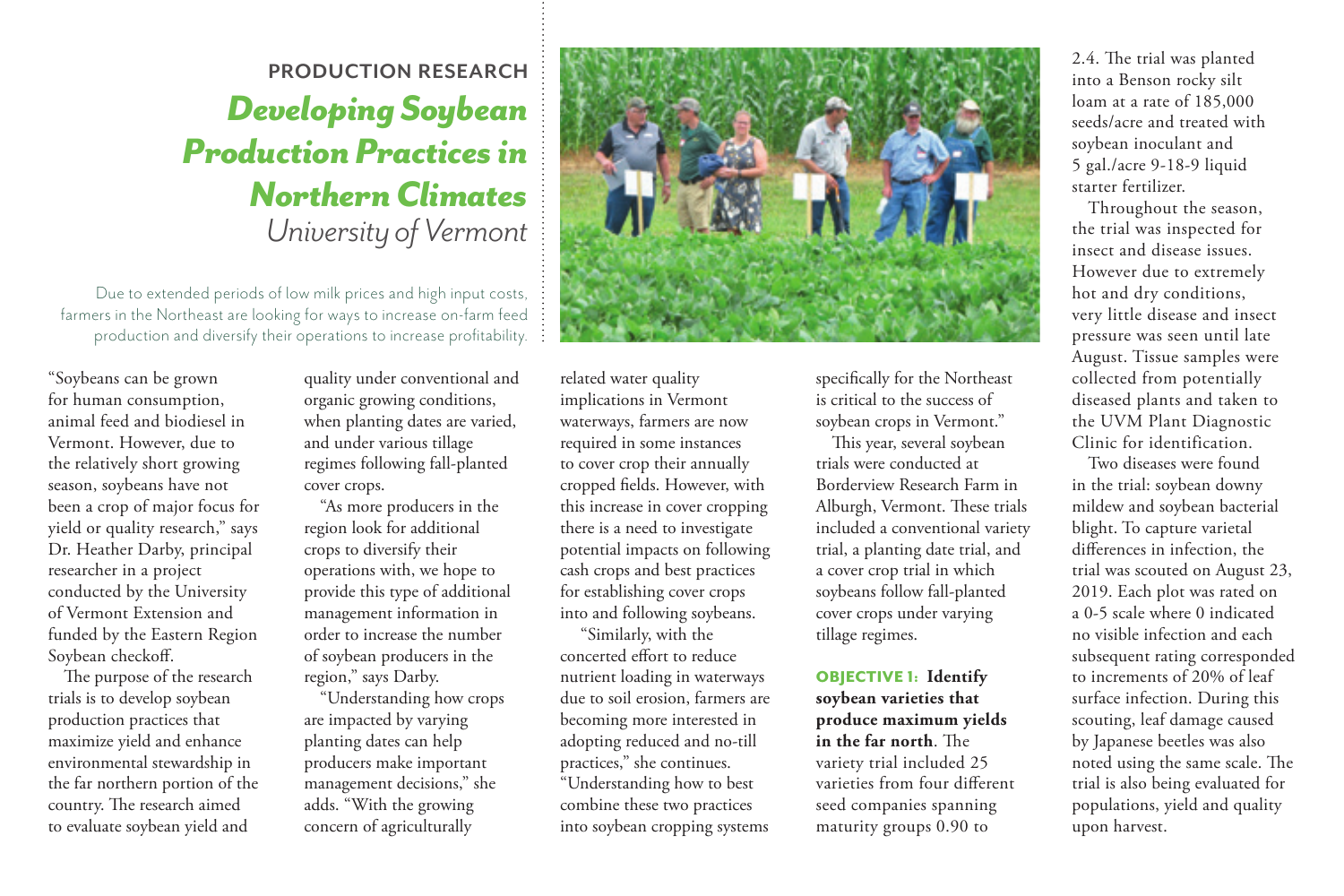### OBJECTIVE 2: **Determine the impact of planting date on soybean yield and quality.**

Optimal planting dates have yet to be determined for the far north region. The planting date trial included two varieties, one early and one mid-group 1 maturity, planted approximately weekly from May 17 through June 13, 2019. Plots were planted at a rate of 185,000 seeds/ acre into a Benson rocky silt loam. Seeds were treated with soybean inoculant and planted with 5 gal./acre 9-18- 9 liquid starter fertilizer.

One of the goals of this planting date study is to determine how late soybeans can be planted in Vermont while still reaching maturity and producing adequate yields. In addition, the research aims to determine how soybeans respond to shifting planting dates in terms of other characteristics such as pest and disease pressure. (In a planting date study in sunflowers instituted by University of Vermont Extension, they found that shifting planting dates can be a tool for farmers to avoid certain

insect or bird pest pressures.) In 2019, there was very little insect or disease pressure on the soybeans. Soybeans were also scouted for downy mildew presence as in the other variety trials. Researchers also measured populations, yield and quality at harvest.

### OBJECTIVE 3: **Develop cover cropping strategies for soybean production systems that maximize yield, protect soil health, and minimize pest and disease pressure.**

In the fall of 2018, 10 cover crop treatments were planted at Borderview Research Farm on August 24, September 7 and September 19. Four of the treatments included an overwintering species (red clover, winter rye or hairy vetch) and were intended to provide both fall and spring living soil coverage. The other treatments included species that regularly winterkill in the region and were intended to provide living fall coverage and winterkilled spring coverage. A control treatment in which no cover crop was planted was also planted.

Cover crop residue was incorporated into the soil in the first planting date with disc harrows and the soil finished for planting with a spike-tooth harrow and a field finisher. In the second planting date, cover crops were terminated using an application of Roundup® herbicide at a rate of 1 qt./acre. In the third planting date, cover crops were terminated with a post-planting application of Roundup®.

Soybeans were planted into the previously existing cover crop treatments into the three planting dates on May 23 at a rate of 185,000 seeds/acre, treated with soybean inoculant, and planted with 5 gal./acre 9-18-9 liquid starter fertilizer. To understand the nutrient release rates of the different cover crop treatments and how this is impacted by termination method, soil nitrate content was assessed in each plot approximately weekly for two samplings following planting, and then approximately biweekly for two samplings after that.

**Look for the full report available on the Eastern Regional Soybean Board website at easternregionsoy.com after April 15, 2020.** 

### *Take Action against weeds, insects and diseases*



As a farmer, you face an uphill battle against pesticide-resistant weeds, insects and diseases. If you haven't looked into Take Action, it might be a great time to give the program, supported by the United

Soybean Board and a host of partners, a close look.

Take Action is the checkoff-funded program that encourages farmers to adopt weed-management practices to lessen the impacts of herbicide-resistant weeds. It's also a resource to help Take Action against pests and disease.

#### **NEW TAKE ACTION APP**

The Take Action materials provide helpful information always at your disposal. Materials such as the Herbicide Classification Chart, Fungicide Classification Chart, and several fact sheets, are available by going to iwilltakeaction.com.

Use the Take Action Herbicide and Weed Lookup Tool to help you diversify your herbicide site of action (SOA) to prevent herbicideresistant weeds from spreading. With this app, you can now identify and use the herbicide SOAs to give your crops the upper hand against weeds. The app, available in the Apple App store and Google Play store, is brought to you by the soy checkoff.